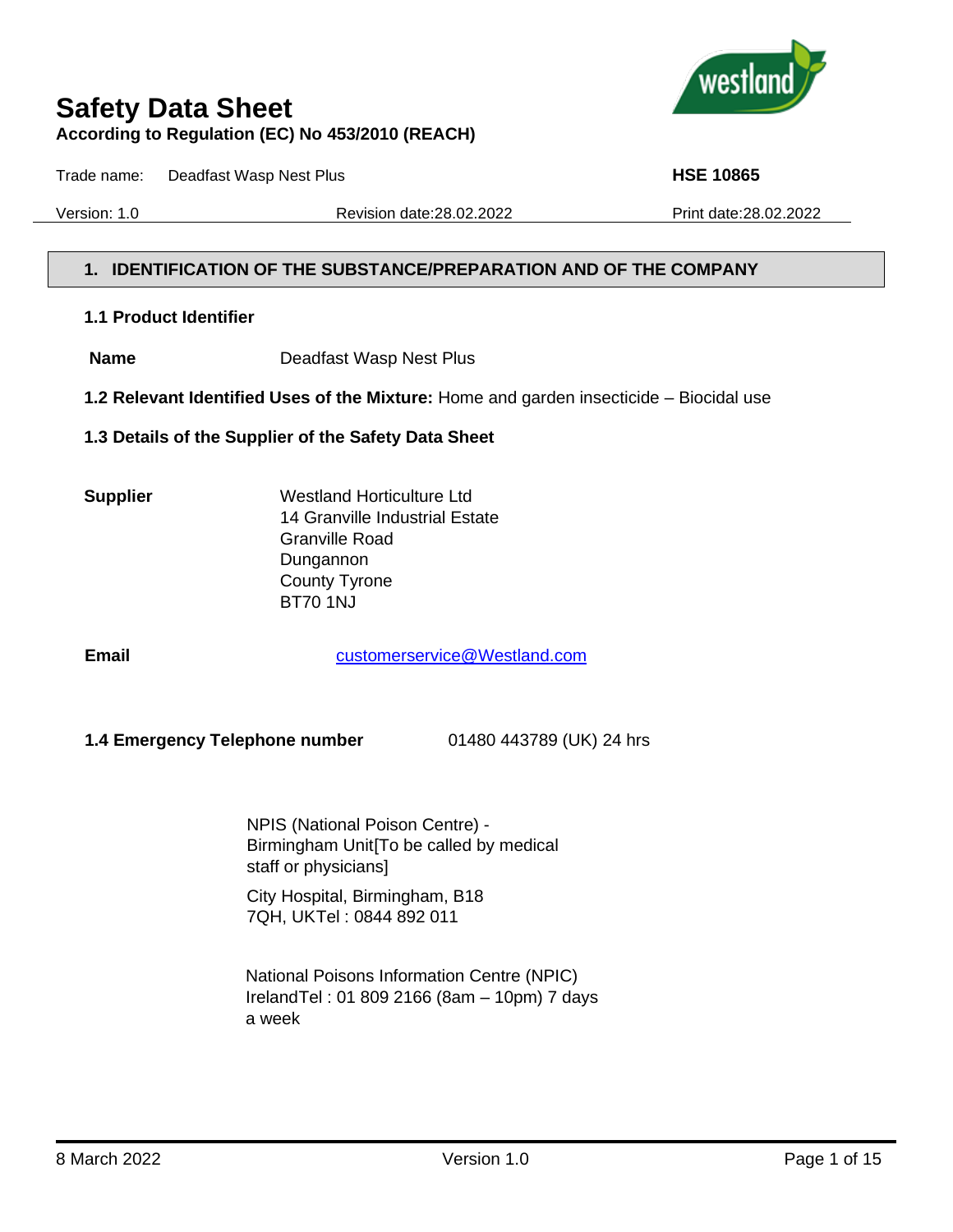

Trade name: Deadfast Wasp Nest Plus **HSE 10865**

Version: 1.0 Revision date:28.02.2022 Print date:28.02.2022

## **2. HAZARDS IDENTIFICATION**

#### **2.1 Classification of the Substance or Mixture According to Regulation (EC) No 1272/2008:**

Not classified as a hazardous substance or mixture.

#### **2.2 Label Elements According to Regulation (EC) No 1272/2008:**



Hazard Pictograms

Signal Word Danger

Hazard statements:

H222+H229 Extremely flammable aerosol. Pressurized container: may burst if heated.

H319 Causes serious eye irritation.

H410 Very toxic to aquatic life with long lasting effects.

EUH066 Repeated exposure may cause skin dryness or cracking.

Precautionary Statements

- P101 If medical advice is needed, have product container or label at hand
- P102 Keep out of reach of children
- P103 Read label before use
- P210 Keep away from heat, hot surfaces, sparks, open flames and other ignition sources.
- P251 Do not pierce or burn, even after use.

P305+P351+P338 IF IN EYES: Rinse cautiously with water for several minutes. Remove contact lenses, if present and easy to do. Continue rinsing.

P410+P412 Protect from sunlight. Do no expose to temperatures exceeding 50

°C/122°F.

P501 Dispose of contents/container in accordance with applicable regulations.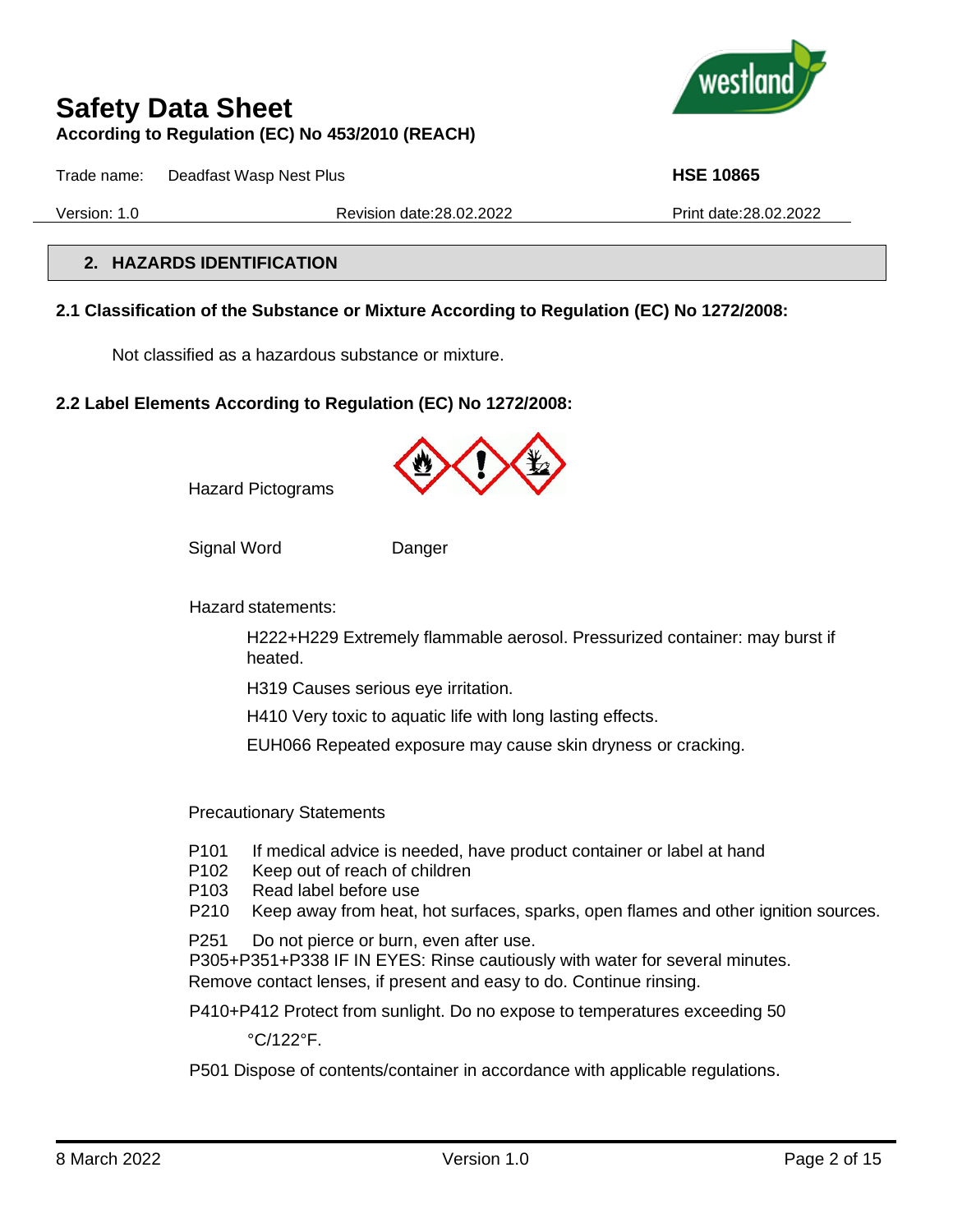

Trade name: Deadfast Wasp Nest Plus **HSE 10865 HSE 10865** 

Version: 1.0 Revision date:28.02.2022 Print date:28.02.2022

Supplemental Information

EUH401 To avoid risks to human health and the environment, comply with the instructions for use.

**Supplemental Hazard Information:** none

#### **Special rules for supplemental label elements for certain mixtures:** none

**Additional labelling:** Contains Permethrin – may produce an allergic reaction

## **2.3 Other hazards:** none

## **3. COMPOSITION/INFORMATION ON INGREDIENTS**

- **3.1 Substances** N/A
- **3.2 Mixtures**

**Description** Home and Garden insecticide

#### **Hazardous Ingredients**

| Ingredient                   | <b>Identifiers</b>                | <b>Concentration</b><br>%W/W | Warning<br><b>Symbols</b> | <b>Regulation (EC) No</b><br>1272/2008 (CLP)                                                                         |
|------------------------------|-----------------------------------|------------------------------|---------------------------|----------------------------------------------------------------------------------------------------------------------|
| Piperonyl<br><b>Butoxide</b> | CAS: 51-03-6, EC:<br>200-076-7    | 1.7%                         | $\frac{1}{2}$             | H400 Aquatic acute 1<br>H410 Aquatic chronic 1                                                                       |
| Permethrin                   | CAS: 52645-53-1,<br>EC: 258-067-9 | 0.24%                        |                           | H317 - Skin Sens.<br>H400 Aquatic acute 1<br>H410 Aquatic chronic 1<br>H302 Acute Tox. 4<br>H332 Inhal. Acute Tox. 4 |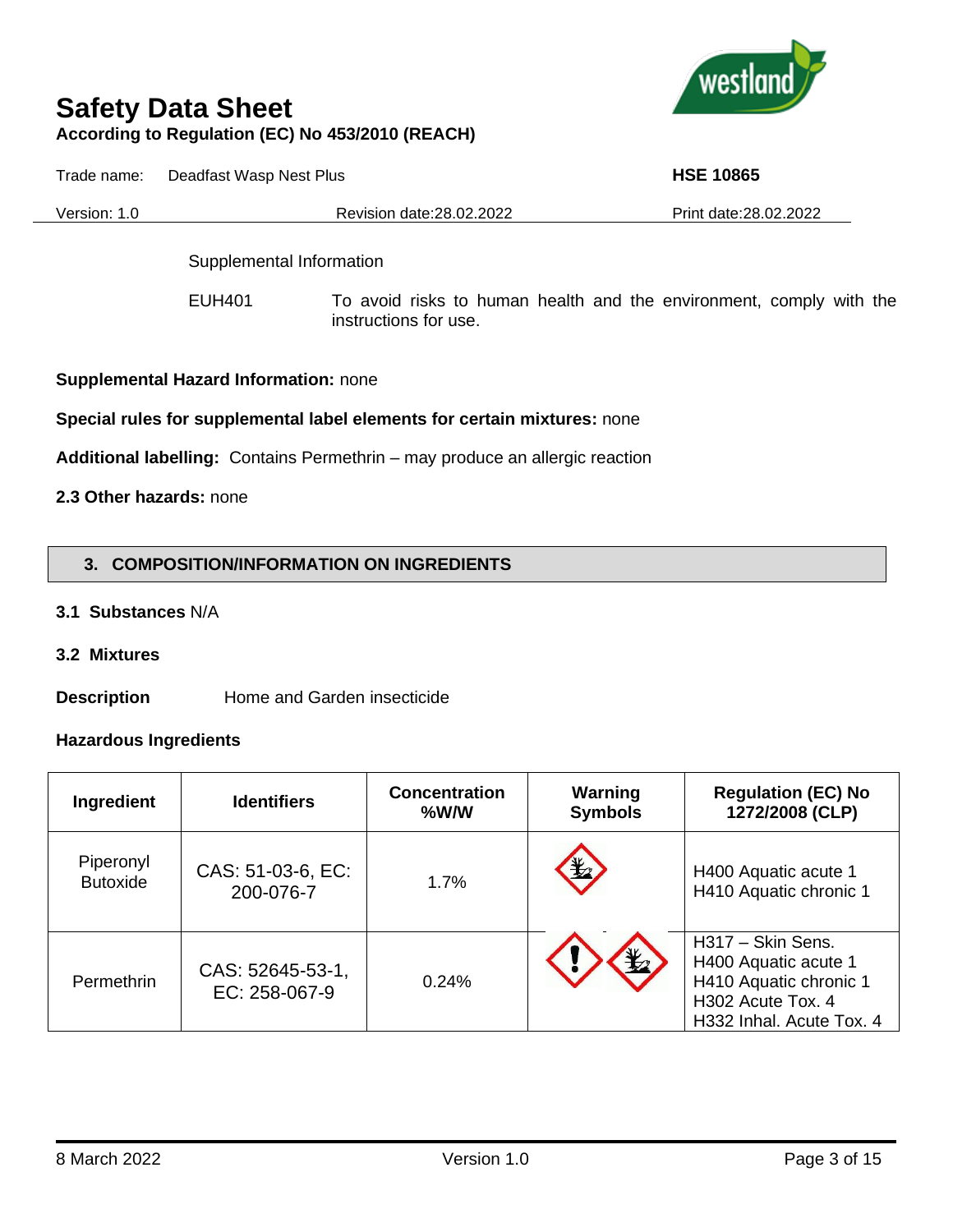

Trade name: Deadfast Wasp Nest Plus **HSE 10865 HSE 10865** 

Version: 1.0 Revision date:28.02.2022 Print date:28.02.2022

| Tetramethrin | CAS: 7696-12-0,<br>EC: 231-711-6  | 0.23%   | H400 Aquatic acute 1<br>H410 Aquatic chronic 1                   |
|--------------|-----------------------------------|---------|------------------------------------------------------------------|
|              |                                   |         |                                                                  |
| Hydrocarbons | CAS: 647-42-47-8<br>EC: 926-141-6 | $<$ 20% | H301 Asp. Tox. 1                                                 |
| Propan-2-ol  | CAS: 67-63-0<br>EC:200-661-7      | < 10%   | H225 Flam. Liq. 2<br>H319 Eye Irrit. 2<br><b>H336 STOT. SE 3</b> |
| Propane      | CAS:74-98-6<br>EC:200-827-9       | < 10%   | H220 Flam. Gas 1                                                 |
| Acetone      | CAS: 67-64-1<br>EC:200-662-2      | < 10%   | H225 Flam. Liq. 1<br>H319 Eye Irrit. 2<br>H336 STOT SE 3         |

For the full text of the H Statements mentioned in this section, see section 16.

## **4. FIRST AID MEASURES**

# **4.1 Description of first aid measures**

- **General Advice:** Have the product container, label or Material Safety Data Sheet with you when calling a Poison Control center or physician, or going for treatment.
- **Inhalation:** Move person to fresh air Keep patient warm and at rest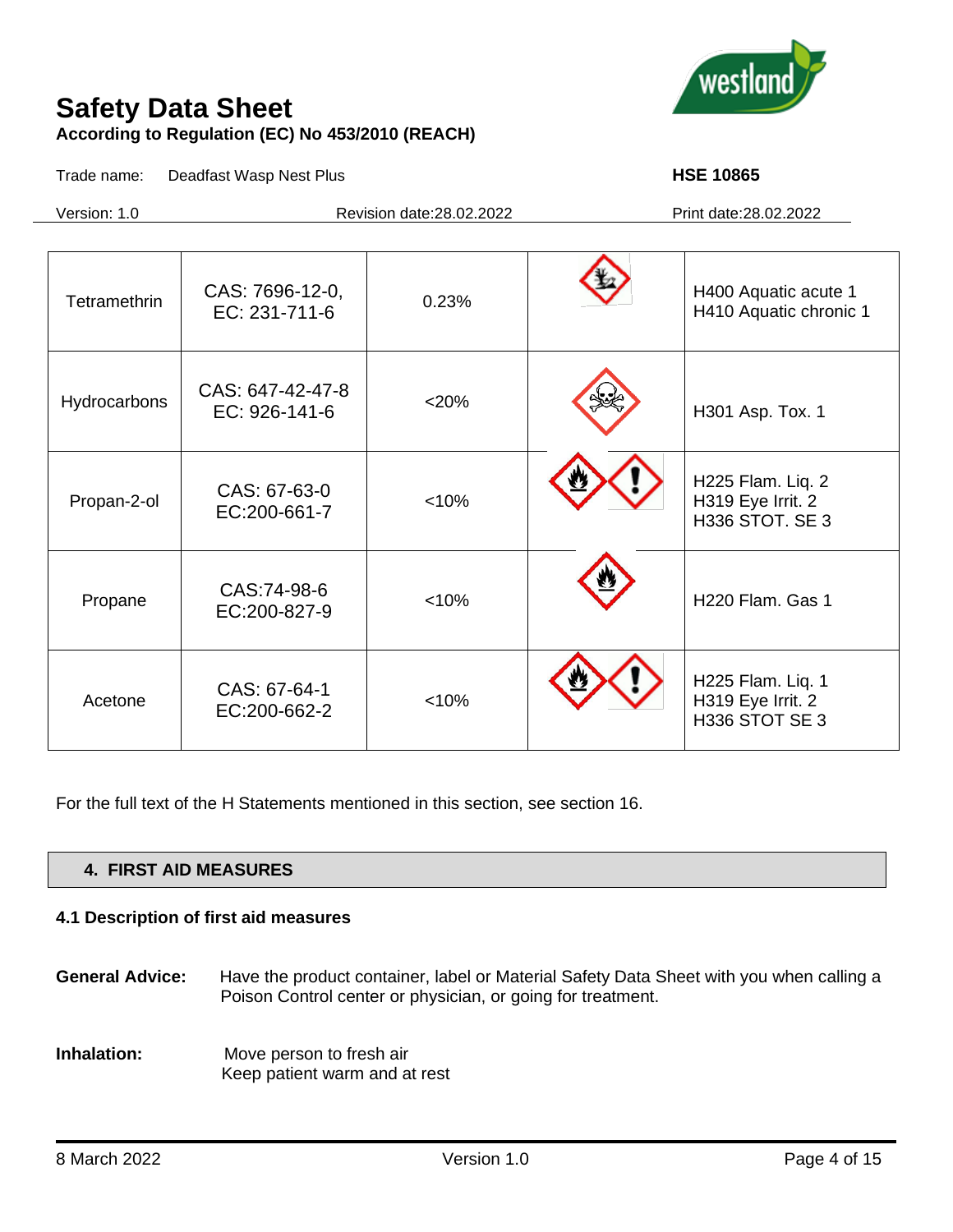

| Trade name:          | Deadfast Wasp Nest Plus                                                                                                                                                                           | <b>HSE 10865</b>       |
|----------------------|---------------------------------------------------------------------------------------------------------------------------------------------------------------------------------------------------|------------------------|
| Version: 1.0         | Revision date: 28.02.2022                                                                                                                                                                         | Print date: 28.02.2022 |
| <b>Skin Contact:</b> | Wash off skin immediately with plenty of water and soap.<br>If skin irritation persists, call a physician                                                                                         |                        |
| <b>Eye Contact:</b>  | Rinse immediately with plenty of water, also under the eyelids, for at least 15 minutes.<br>Remove contact lenses and continue flushing.<br>Seek medical attention if symptoms persist or develop |                        |
| Ingestion:           | If swallowed seek medical advice immediately and show this container or label<br>Do NOT induce vomiting                                                                                           |                        |

#### **4.2 Most Important symptoms and effects, both acute and delayed:**

None known

#### **4.3 Indication of any immediate medical attention and special treatment needed:**

No further relevant information available

#### **5. FIRE FIGHTING MEASURES**

#### **5.1 Suitable Extinguishing Media:**

.

Extinguishing media :Use water spray or carbon dioxide ( CO2)

#### **Extinguishing Media Which Must Not Be Used For Safety Reasons:**

None known.

# **5.2 Specific Hazards arising from the Substance or Mixture:**

As the product contains organic components, fire will produce dense black smoke containing hazardous products of combustion (see section 10). Exposure to decomposition products may be a hazard to health

## **5.3 Advice for Fire Fighters:**

Wear full protective clothing and self-contained breathing apparatus.

# **Further Information:**

Do not allow run-off from fire-fighting to enter drains or water courses. Cool closed containers exposed to fire with water spray.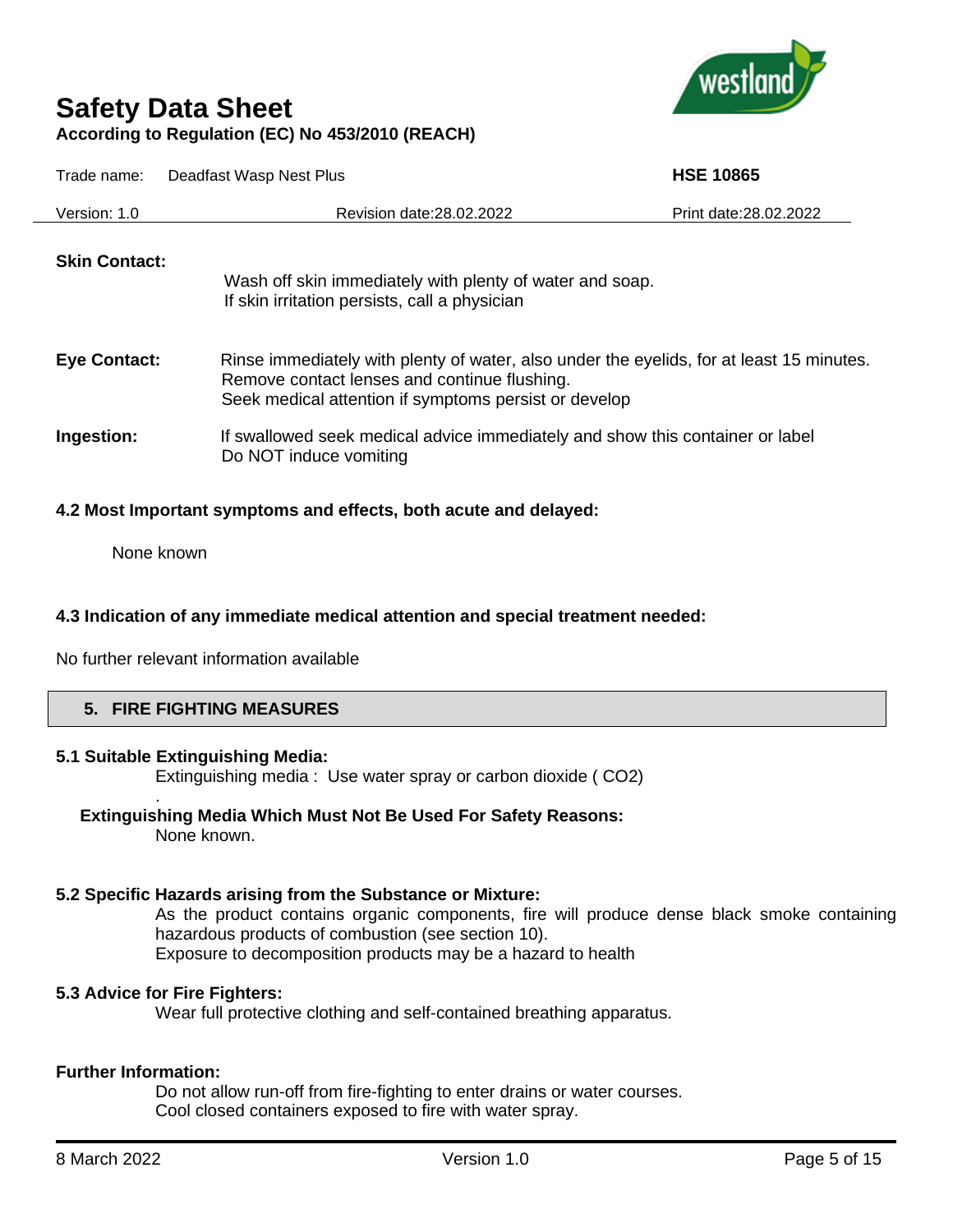

Trade name: Deadfast Wasp Nest Plus **HSE 10865 HSE 10865** 

Version: 1.0 Revision date:28.02.2022 Print date:28.02.2022

#### **6. ACCIDENTAL RELEASE MEASURES**

## **6.1 Personal Precautions, Protective Equipment and Emergency Procedures:**

Refer to protective measures listed in sections 7 and 8

**6.2 : Environmental precautions:** Do not allow to enter drainage system, surface or ground water.

If the product contaminates rivers and lakes or drains, inform the respective authorities.

## **6.3: Methods and Materials for Containment and Cleaning Up:**

Contain spillage using absorbent material, sand or organic. Wear mask and protective clothing for product recovery. Clean contaminated surface thoroughly with plenty of watr.. Retain and dispose of contaminated wash water.

**6.4 Reference to other sections:** Refer to protective measures listed in sections 7 and 8.

# **7. HANDLING AND STORAGE**

## **7.1 Precautions for safe handling**

## **Protective measures**

## **Handling**:

- Avoid contact with skin and eyes.
- When using do not eat, drink or smoke
- Wash hands thoroughly after work
- Do not breathe vapour or mist

# **7.2 Conditions for safe storage, including any incompatibilities**:

- Keep containers closed tightly in a dry, cool and well-ventilated place.
- Keep out of the reach of children
- Keep away from food, drink and animal feed stuffs
- Store in original container protected from direct sunlight, open flames sparks and heat.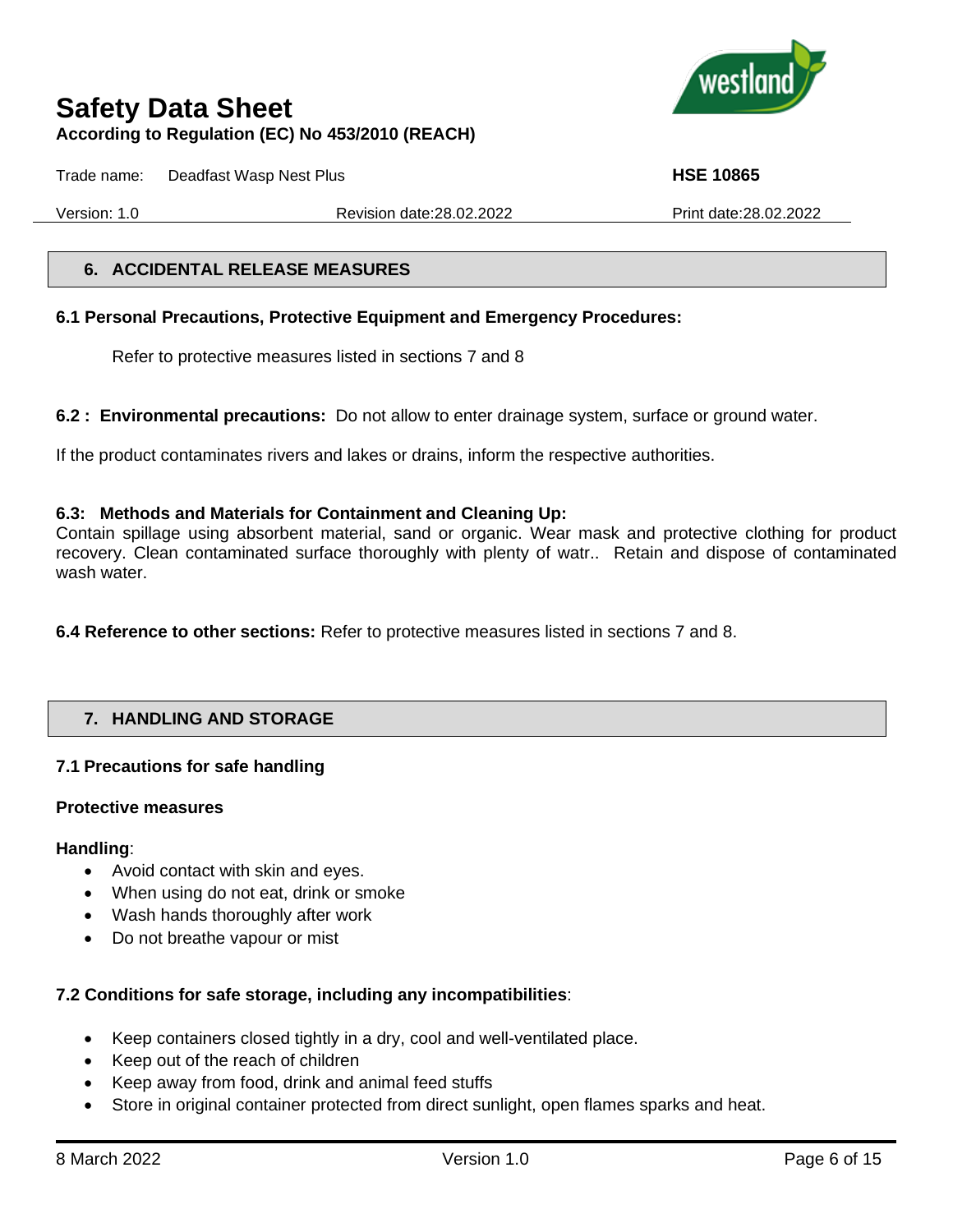

Trade name: Deadfast Wasp Nest Plus **HSE 10865**

Version: 1.0 Revision date:28.02.2022 Print date:28.02.2022

### **7.3 Specific End Uses**:

Use only as an insecticide according to the instruction on the label

#### **8. EXPOSURE CONTROLS / PERSONAL PROTECTION**

#### **8.1: Control Parameters**

propan-2-ol; isopropyl alcohol;isopropanol - CAS: 67-63-0

ACGIH, 200 ppm, 400 ppm - Notes: A4, BEI - Eye and URT irr, CNS impair propane -CAS: 74-98-6

TLV TWA - 1000 ppm - 0 mg/m3

acetone; propan-2-one; propanone - CAS: 67-64-1

EU - LTE(8h): 1210 mg/m3, 500 ppm - Notes: Bold-type: Indicative OccupationalExposure Limit Values [2,3] and Limit Values for Occupational Exposure [4] (for references see bibliography)

ACGIH, 500 ppm, 750 ppm - Notes: (A4), BEI - (URT and eye irr, CNS impair,hematologic eff)

DNEL Exposure Limit Value N/A

PNEC Exposure Limit Values N/A

**8.2.1 Appropriate Engineering Controls:** The use of technical measures should always have priority over the use of personal protective equipment Containment and/or segregation is the most reliable technical protection measure if exposure cannot be eliminated. The extent of these protection measures depends on the actual risks in use. If airborne mists or vapours are generated, use local exhaust ventilation controls. Assess exposure and use any additional measures to keep airborne levels below any relevant exposure limit. Where necessary, seek additional occupational hygiene advice.

#### **8.2.2 Personal protective equipment:**

**Protective Measures:** When selecting personal protective equipment, seek appropriate professional advice. Personal protective equipment should be certified to appropriate standards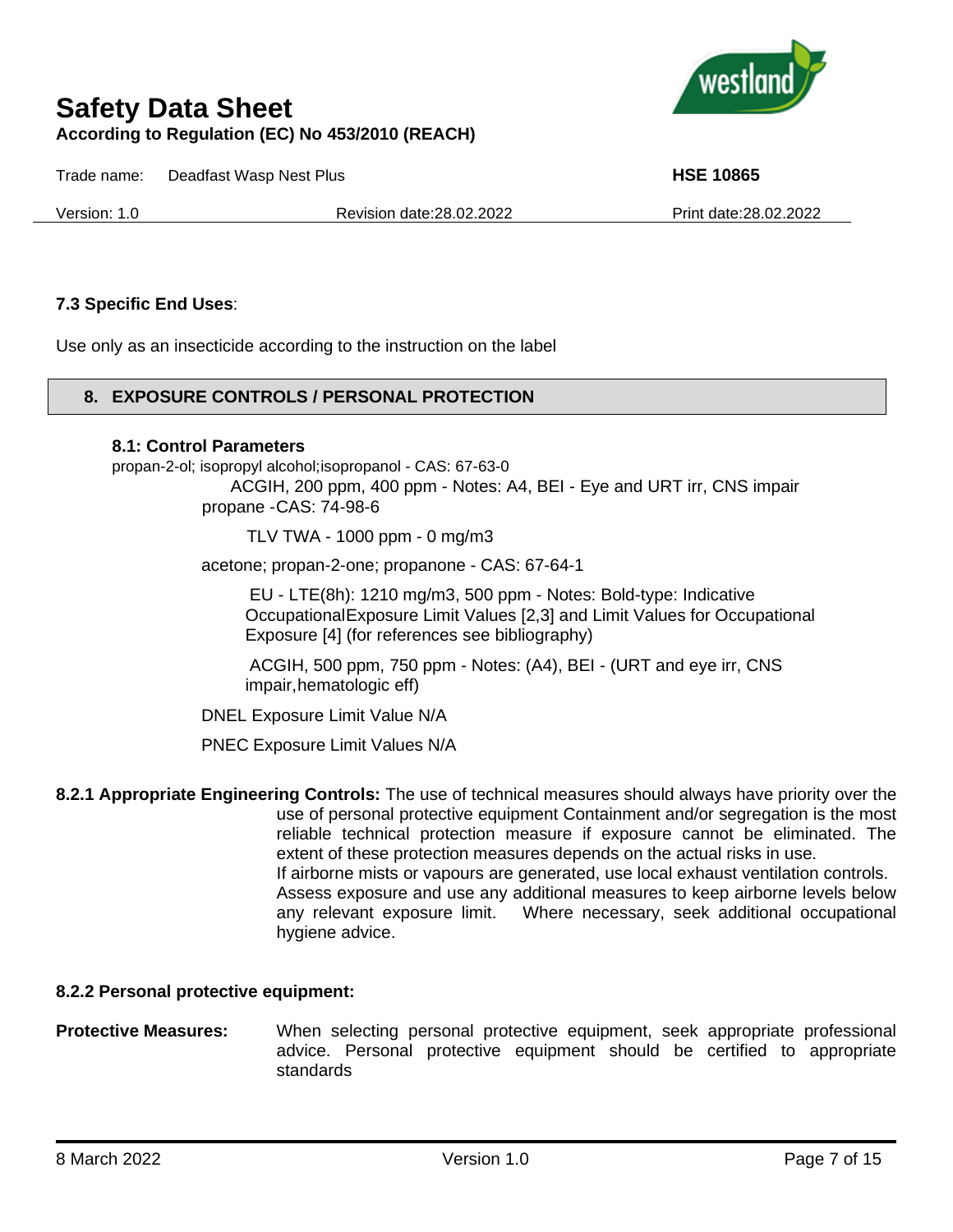

| Trade name:<br>Deadfast Wasp Nest Plus |                                                                                                                                                                                        | <b>HSE 10865</b>       |  |  |
|----------------------------------------|----------------------------------------------------------------------------------------------------------------------------------------------------------------------------------------|------------------------|--|--|
| Version: 1.0                           | Revision date: 28.02.2022                                                                                                                                                              | Print date: 28.02.2022 |  |  |
| <b>Respiratory Protection:</b>         | No personal respiratory protective equipment normally required. When workers<br>are facing concentrations above the exposure limit, they must use appropriate<br>certified respirators |                        |  |  |
| <b>Hand Protection:</b>                | Wear gloves and wash hands after handling                                                                                                                                              |                        |  |  |
| <b>Eye Protection:</b>                 | Eye protection is required only if there is a risk of splashing or spraying liquid.                                                                                                    |                        |  |  |

**Skin and Body Protection:** No special protective equipment required. Select skin and body protection based on the physical job requirements.

#### **8.2.3 Environmental exposure controls:**

**Consumer exposure control: See section 8.14**

**Environmental Exposure Controls :** Steps should be taken to ensure that this product is not released accidentally into the environment

#### **9. PHYSICAL AND CHEMICAL PROPERTIES**

#### **9.1 Information on basic physical and chemical properties**

**Appearance:** clear solid **Physical state:** solid

**Colour:** clear

**Odour:** Characteristic

**Odour threshold:** no data

#### **9.2 Other information:**

|                               | Value          | <b>Concentration</b> | <b>Method</b> | Temperature | <b>Pressure</b> | <b>Remark</b>  |
|-------------------------------|----------------|----------------------|---------------|-------------|-----------------|----------------|
| pH                            |                |                      |               |             | -               | $- -$          |
| Melting point/freezing point  | $\blacksquare$ | $\sim$               | . .           | -           | -               |                |
| Initial boiling point/boiling | -              |                      |               |             |                 | $\blacksquare$ |
| range                         |                |                      |               |             |                 |                |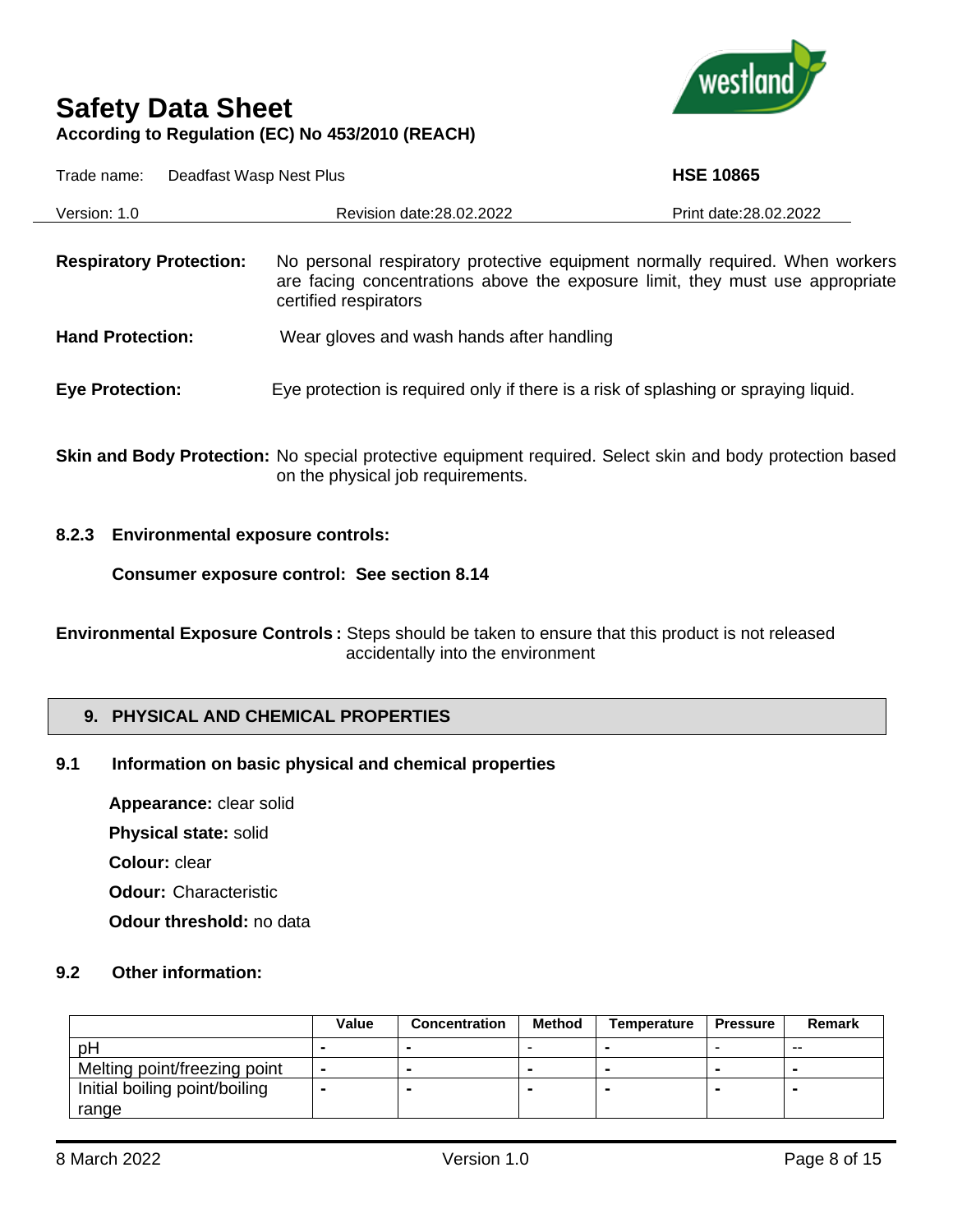

Trade name: Deadfast Wasp Nest Plus **HSE 10865 HSE 10865** 

Version: 1.0 Revision date:28.02.2022 Print date:28.02.2022

| Flash point                 | $\blacksquare$ | $\blacksquare$ | $\blacksquare$ | ۰              | $\blacksquare$ | $\blacksquare$ |
|-----------------------------|----------------|----------------|----------------|----------------|----------------|----------------|
| Evaporation rate            | $\blacksquare$ | $\blacksquare$ | $\blacksquare$ | $\blacksquare$ | $\blacksquare$ | $\blacksquare$ |
| Flammability (solid, gas)   | $\blacksquare$ | $\blacksquare$ |                | $\blacksquare$ | $\blacksquare$ | $\blacksquare$ |
| Upper/lower flammability or |                |                |                |                |                | $\blacksquare$ |
| explosive limits            |                |                |                |                |                |                |
| Upper explosive limits      | $\blacksquare$ | $\blacksquare$ | $\blacksquare$ | $\blacksquare$ | $\blacksquare$ | -              |
| Lower explosive limits      | $\blacksquare$ |                | $\blacksquare$ | ۰              | $\blacksquare$ | $\blacksquare$ |
| Vapour pressure             | $\blacksquare$ | $\blacksquare$ | ۰              | $\blacksquare$ | $\blacksquare$ | $\blacksquare$ |
| Vapour density              | $\blacksquare$ | $\blacksquare$ | $\blacksquare$ | $\blacksquare$ | $\blacksquare$ | $\blacksquare$ |
| Relative density            | $>1.0$ g/cm    |                | $\blacksquare$ | $25^{\circ}$ C | $\blacksquare$ | $\blacksquare$ |
| Solubility(ies)             | insoluble      | $\blacksquare$ | $\blacksquare$ | $\blacksquare$ | $\blacksquare$ | $\blacksquare$ |
| Partition coefficient:      |                |                |                |                |                |                |
| n-octanol/water             |                |                |                |                |                |                |
| Auto-ignition temperature   | $\blacksquare$ | $\blacksquare$ | $\blacksquare$ | $\blacksquare$ | $\blacksquare$ | $\blacksquare$ |
| Decomposition temperature   | $\blacksquare$ |                | $\blacksquare$ | ۰              | $\blacksquare$ | ۰              |
| <b>Viscosity</b>            | $\blacksquare$ | $\blacksquare$ | $\blacksquare$ | $\blacksquare$ | $\blacksquare$ | $\blacksquare$ |
| Viscosity, dynamic          | $\blacksquare$ | $\blacksquare$ | $\blacksquare$ | $\blacksquare$ | $\blacksquare$ | $\blacksquare$ |
| Viscosity, cinematic        | $\blacksquare$ |                | $\blacksquare$ | ۰              |                | $\blacksquare$ |
| <b>Explosive properties</b> | $\blacksquare$ |                | $\blacksquare$ |                | $\blacksquare$ | -              |
| <b>Oxidising properties</b> | $\blacksquare$ | $\blacksquare$ | $\blacksquare$ | $\blacksquare$ | $\blacksquare$ | $\blacksquare$ |

#### **Physical hazards:**

If data for any of these hazard classes is not available, these hazard classes shall still be listed in the safety data sheet with a statement that data is not available or not applicable.

## **10. STABILITY AND REACTIVITY**

- **10.1 Reactivity:** None known.
- **10.2 Chemical stability:** Stable under normal conditions of storage, handling and use
- **10.3 Possibility of hazardous reactions:** Hazardous reactions will not occur under normal transport or storage conditions.
- **10.4 Conditions to avoid:** No decomposition if used as directed**.**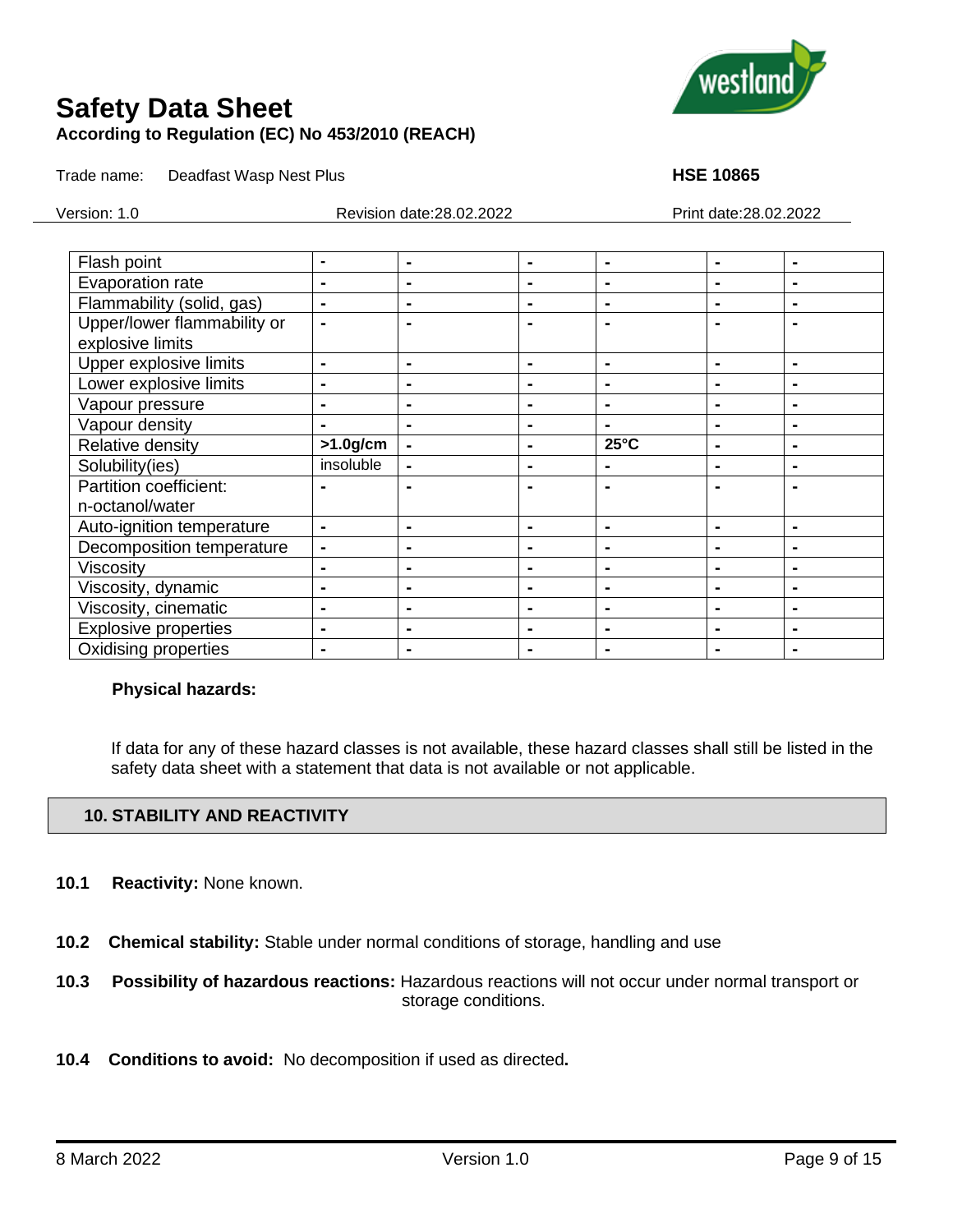

Trade name: Deadfast Wasp Nest Plus **HSE 10865 HSE 10865** 

Version: 1.0 Revision date:28.02.2022 Print date:28.02.2022

**10.5 Incompatible materials:** None known

**10.6 Hazardous decomposition products:** None known

#### **11. TOXICOLOGICAL INFORMATION**

#### **Toxicokinetics, metabolism and distribution**

#### **11.1 Information on toxicological effects**

Toxicological information of the mixture: N.A.

Toxicological information of the main substances found in the mixture:

Piperonyl Butoxide - CAS: 51-03-6

a) acute toxicity: Test: LD50 - Route: oral - Species: Rat : = 4570-7720 mg/KgTest: LD50 - Route: dermal - Species: Rabbit : > 2000 mg/Kg

Test: LC50 - Route: Inhalation - Species: Rat : > 5.9 mg/L - Duration: Permethrin - CAS: 52645-53-1

a) acute toxicity:

Test: LD50 - Route: oral - Species: Rat : > 2000 mg/Kg Test: LD50 - Route: dermal - Species: Rat : > 2000 mg/Kg Test: LC50 - Route: Inhalation - Species: Rat : > 0.45 mg/L

acetone; propan-2-one; propanone - CAS: 67-64-1 LD50(RABBIT) ORAL: 5300 MG/KG

**Assessment / Classification:** based on the data available no classification required.

#### **Skin corrosion/irritation**

**Practical experience / human evidence:** No skin irritation

**Animal data:** No skin irritation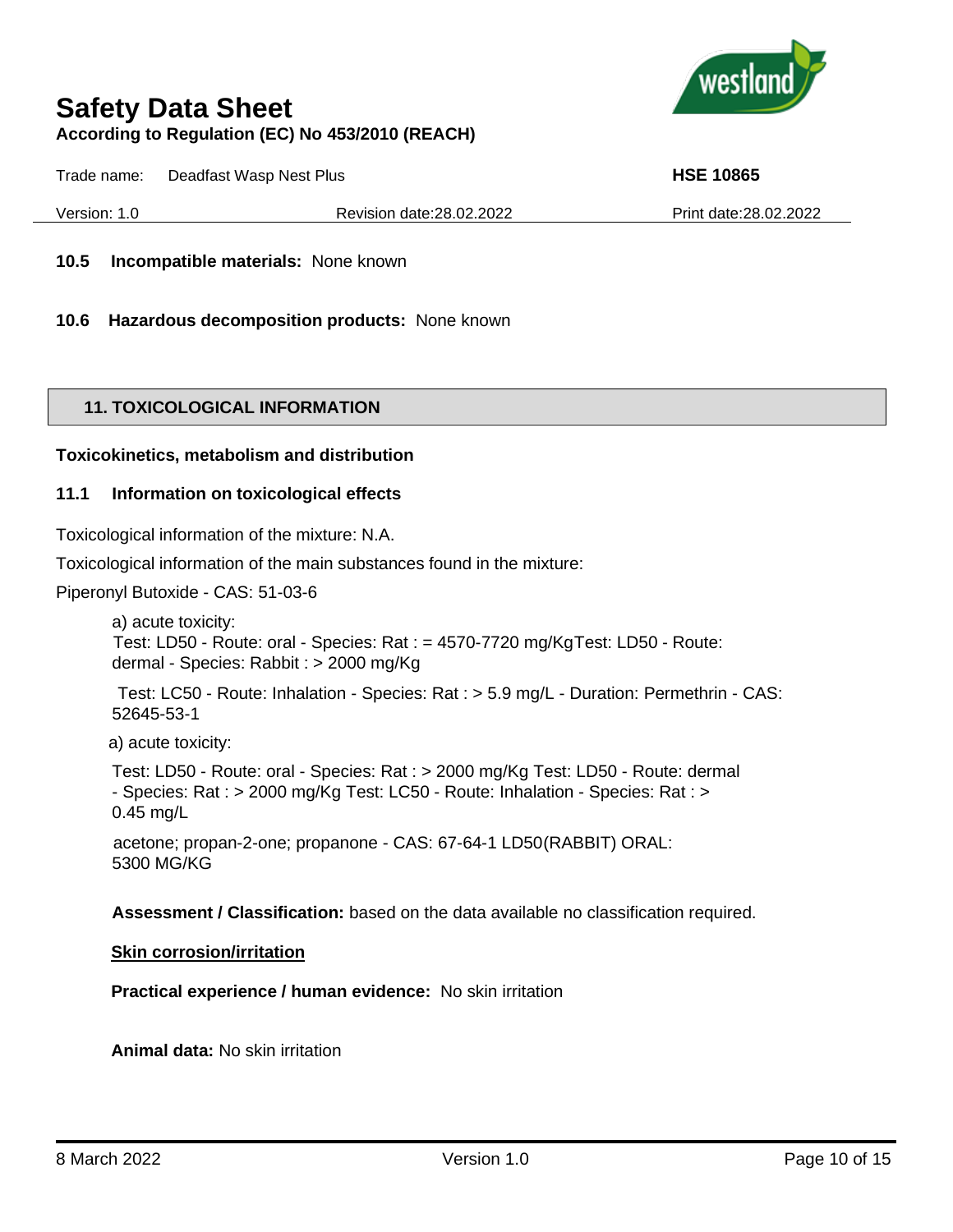

Trade name: Deadfast Wasp Nest Plus **HSE 10865**

Version: 1.0 Revision date:28.02.2022 Print date:28.02.2022

**Other information:** None

**Assessment / Classification:** Based on the data available, no classification required.

**Eye damage/irritation**

 **Practical experience / human evidence:** No irritation to eyes

**Assessment / Classification:** Based on available data, the classification criteria are not met.

**Sensitisation to the respiratory tract/skin**

**Sensitisation to the respiratory tract**

**Practical experience / human evidence:** No sensitisation

**Other information:** None **Assessment / Classification:** Not classifiable due to data lacking.

**Skin sensitisation**

**Practical experience / human evidence:** No sensitisation

**Other information**: None

**Assessment / Classification:** Based on available data, the classification criteria are not met.

#### **CMR effects (carcinogenity, mutagenicity and toxicity for reproduction)**

None of the components in this product are known to be mutagenic, carcinogenic or toxic to reproduction and development

#### **12. ECOLOGICAL INFORMATION**

#### **12.1 Toxicity:**

Adopt good working practices, so that the product is not released into the environment. Very toxic to aquatic organisms, may cause long-term adverse effects in the aquatic environment.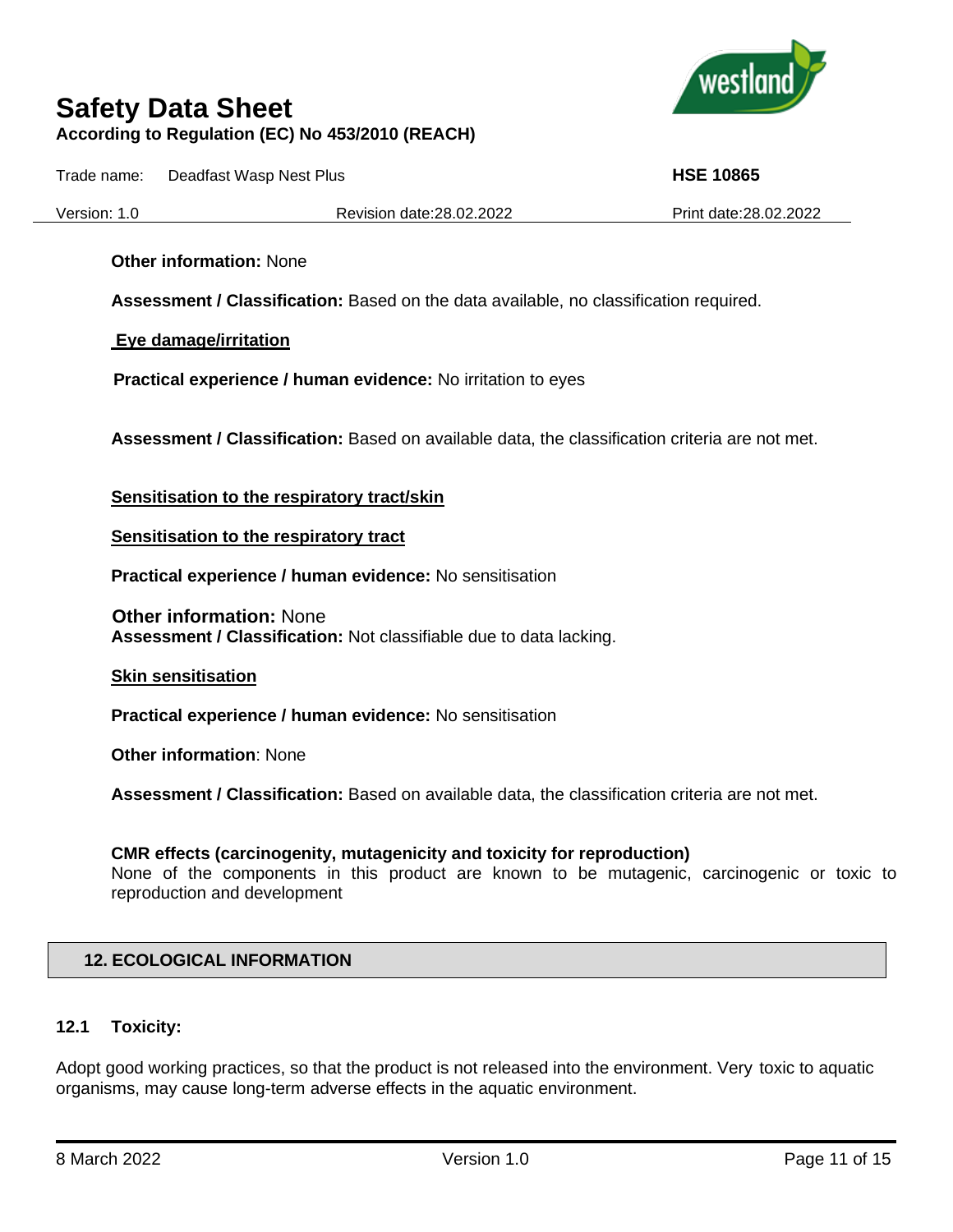

Trade name: Deadfast Wasp Nest Plus **HSE 10865 HSE 10865** 

| Version: 1.0                      | Revision date: 28.02.2022                                                                                        | Print date: 28.02.2022 |
|-----------------------------------|------------------------------------------------------------------------------------------------------------------|------------------------|
| Piperonyl Butoxide - CAS: 51-03-6 |                                                                                                                  |                        |
| a)                                | Aquatic acute toxicity:<br>Endpoint: EC50 Daphnia = $0.51$ mg/L - Duration h: 48<br>Permethrin - CAS: 52645-53-1 |                        |
|                                   | a) Aquatic acute toxicity:                                                                                       |                        |
|                                   | Endpoint: LC50 Fish = $0.0089$ mg/L - Duration h: 96<br>Endpoint: LC50 Daphnia = $0.020$ mg/L - Duration h: 24   |                        |
|                                   | Endpoint: EC50 Algae > 0.011 mg/L - Duration h: 72 Tetramethrin                                                  |                        |
|                                   | - CAS: 7696-12-0                                                                                                 |                        |
|                                   | a) Aquatic acute toxicity:                                                                                       |                        |
|                                   | Endpoint: LC50 Fish = $0.0037$ mg/L - Duration h: 96                                                             |                        |
|                                   | Endpoint: EC50 Daphnia magna = $0.110$ mg/L - Duration h: 48                                                     |                        |

**12.2 Persistence and degradability:** No data available

**Assessment / Classification:** Based on available data, the classification criteria are not met.

- **12.3 Bioaccumulative potential:** N/A
- **12.4 Mobility in soil:N/A**
- **12.5 Results of PBT and vPvB assessment:** None
- **12.6 Other adverse effects:**None

**Additional ecotoxicological information:** None

## **13. DISPOSAL CONSIDERATIONS**

## **13.1 Waste treatment methods**

**Product / Packaging disposal:**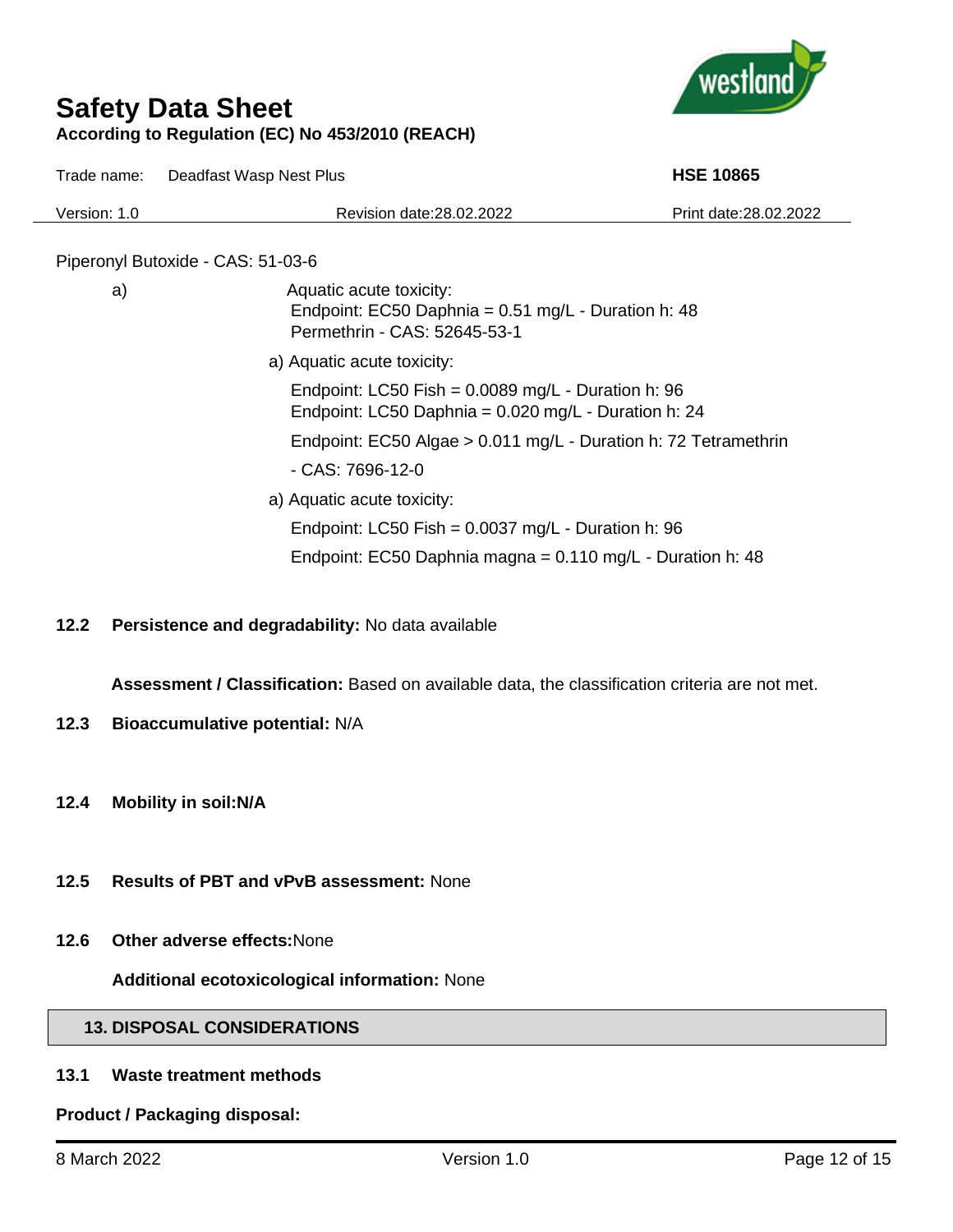

Trade name: Deadfast Wasp Nest Plus **HSE 10865**

Version: 1.0 Revision date:28.02.2022 Print date:28.02.2022

#### **Packaging:**

Completely empty containers can be put in the bin or disposed of in compliance with applicable local regulations.

Do not reuse empty containers

#### **Waste treatment options:**

Do not contaminate ponds, waterways or ditches with chemical or used container. Do not dispose of waste into sewer. Where possible recycling is preferred to disposal or incineration. .

**Other disposal recommendations:** If recycling is not practicable, dispose of in compliance with local regulations

#### **Additional information:** None

#### **14. TRANSPORT INFORMATION**

|                                 | Land transport<br>(ADR/RID) | Inland waterway<br>transport (ADN) | Sea<br>transport<br>(IMDG) | Air transport<br>$(ICAO-TI)$<br>IATA-DGR) |
|---------------------------------|-----------------------------|------------------------------------|----------------------------|-------------------------------------------|
| 14.1 UN No.                     | 1950                        | 1950                               | 1950                       | 1950                                      |
| 14.2 UN Proper shipping name    | Aerosols,<br>Flammable      | Aerosols, Flammable                | Aerosols,<br>Flammable     | Aerosols,<br>Flammable                    |
| 14.3 Transport hazard class(es) | 2.1                         | 2.1                                | 2.1                        | 2.1                                       |
| 14.4 Packing group              | N/A                         | N/A                                | N/A                        | N/A                                       |
| 14.5 Environmental hazards      | N/A                         | N/A                                | N/A                        | N/A                                       |

**14.6 Special precautions for user**: None

**Transport in bulk according to Annex II of MARPOL 73/78 and the IBC Code –**not applicable

#### **15. REGULATORY INFORMATION**

**15.1** Safety, health and environmental regulations/legislation specific for the substance or mixture

#### **15.1.1 EU regulations**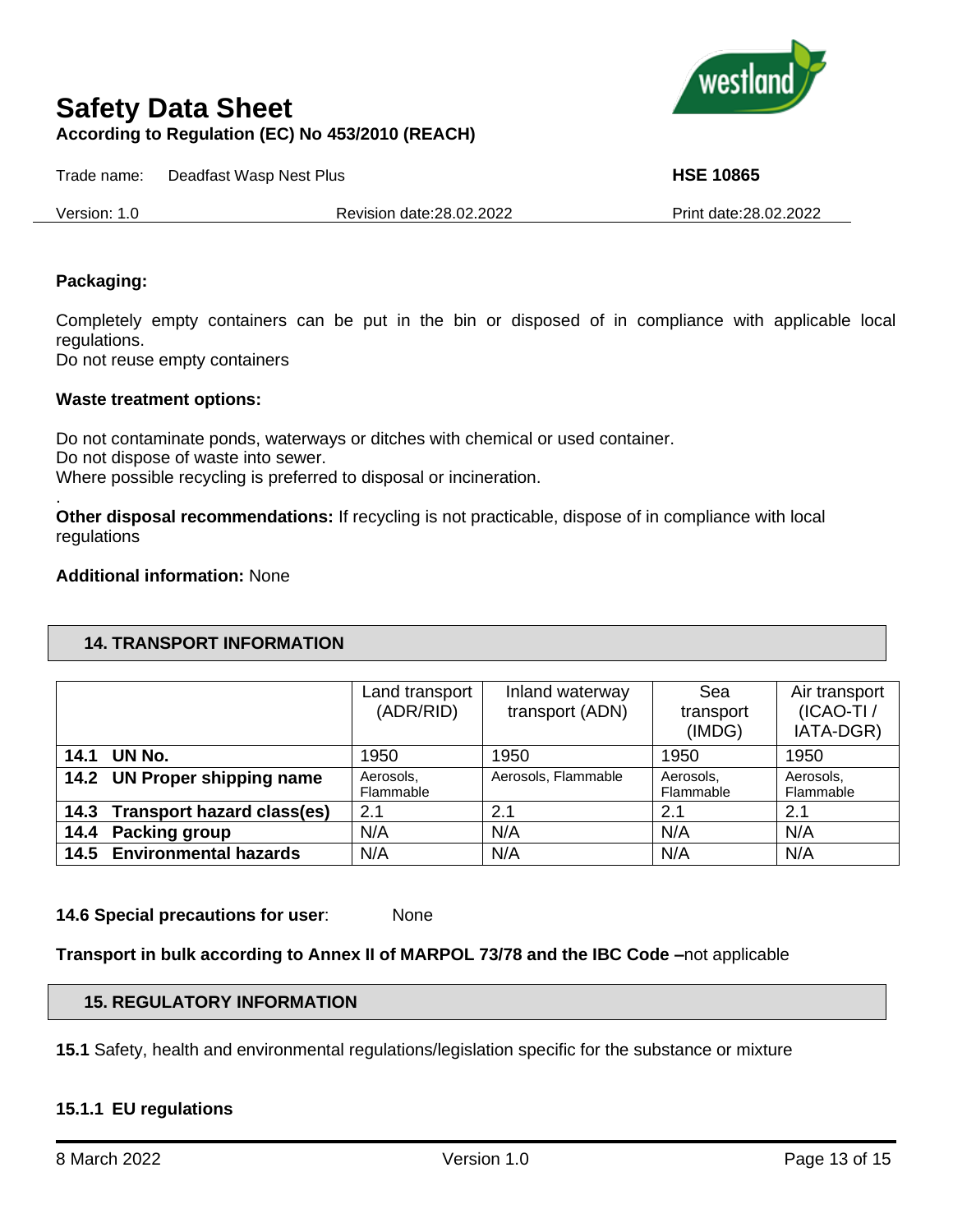

Trade name: Deadfast Wasp Nest Plus **HSE 10865**

Version: 1.0 Revision date:28.02.2022 Print date:28.02.2022

#### **Authorisations and/or restrictions on use: HSE 10865**

**Other EU regulations:** This mixture is classified and labelled according to the CLP Regulation (EC) No 1272/2008

#### **15.2 Chemical Safety Assessment:**

For this substance a chemical safety assessment is not required.

#### **16. OTHER INFORMATION**

#### **16.1 Indication of changes:** Revised and updated

#### **16.2 Abbreviations and Acronyms**

| ADR.                         | International Carriage of Dangerous Goods by Road                          |
|------------------------------|----------------------------------------------------------------------------|
| CAS No                       | <b>Chemicals Abstract Service Registry Number</b>                          |
| Directive 67/548/EEC         | Dangerous Substances Directive (DSD)                                       |
| EC No                        | European Community Number for chemicals within EU regulations              |
| <b>IATA-DGR</b>              | Dangerous Goods Regulations by the International Air Transport Association |
| <b>IMDG Code</b>             | International Maritime Dangerous Goods Code                                |
| <b>MAPP</b>                  | Ministerially Approved Pesticide Product                                   |
| <b>PBT</b>                   | Persistent, Bioaccumulative and Toxic Properties                           |
| Regulation (EC) No 1272/2008 | Classification, Labelling and Packaging (CLP)                              |
| <b>RID</b>                   | International Transport of Dangerous Goods by Rail                         |
| vPvB                         | Very Persistent and Very Bioaccumulative Properties                        |

#### **16.3 Key literature references and sources for data** Unknown

**16.4 Classification for mixtures and used evaluation method according to regulation (EC) 1207/2008 [CLP]:**

See SECTION 2.1 (classification).

#### **16.5 Full texts of abbreviated H Statements referred to under Section 3:** None